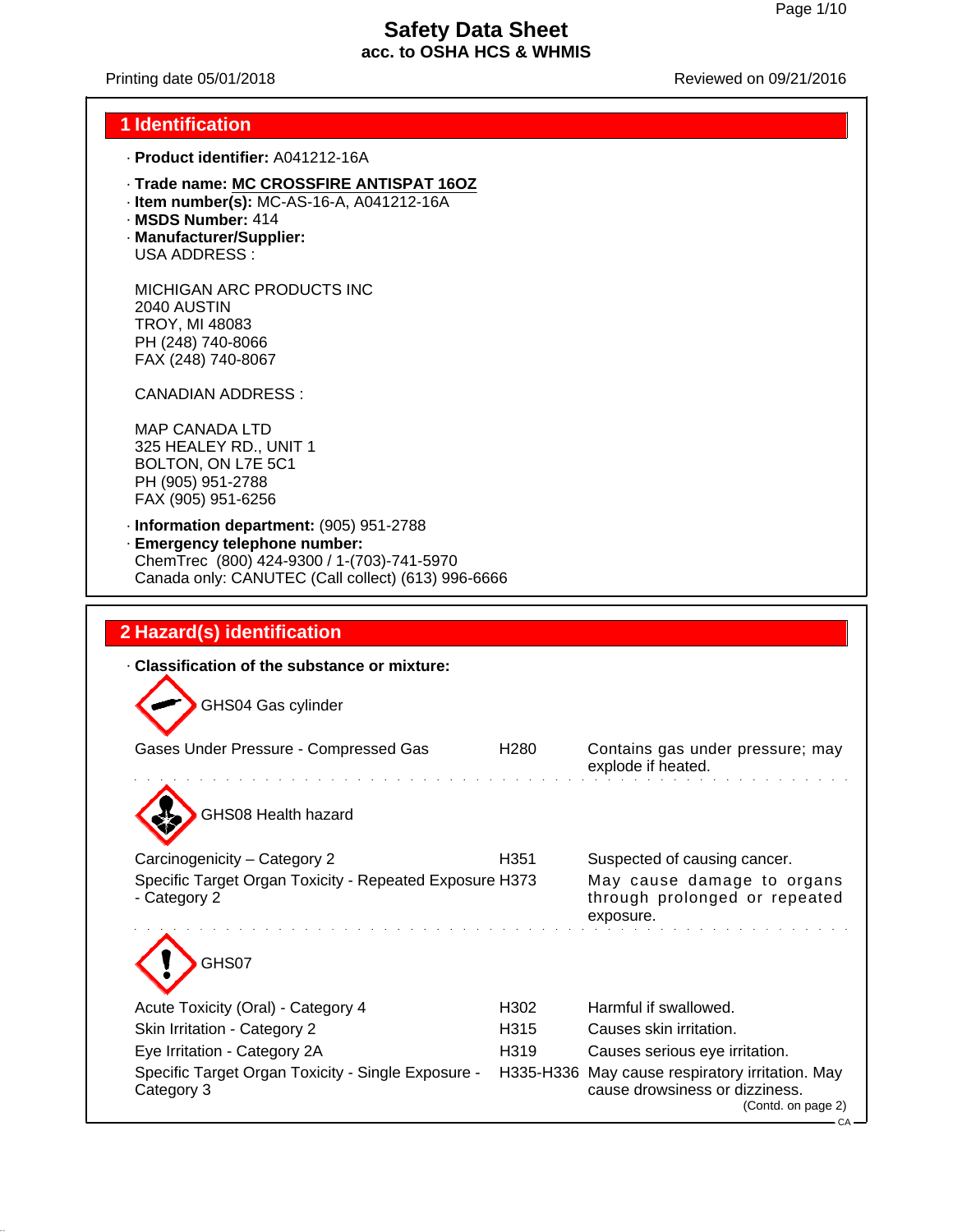Printing date 05/01/2018 **Printing date 05/01/2018** Reviewed on 09/21/2016

## **Trade name: MC CROSSFIRE ANTISPAT 16OZ**

| · Label elements                                                                                                                                                                                                                                                                                                                                                                                                                                                                                                                                                                                                                                                                                                                                                                                                                                                                                                                                                                                                                                                                                                                                                                                                                                                                                                                                                                                                                                                                                                          | (Contd. of page 1) |
|---------------------------------------------------------------------------------------------------------------------------------------------------------------------------------------------------------------------------------------------------------------------------------------------------------------------------------------------------------------------------------------------------------------------------------------------------------------------------------------------------------------------------------------------------------------------------------------------------------------------------------------------------------------------------------------------------------------------------------------------------------------------------------------------------------------------------------------------------------------------------------------------------------------------------------------------------------------------------------------------------------------------------------------------------------------------------------------------------------------------------------------------------------------------------------------------------------------------------------------------------------------------------------------------------------------------------------------------------------------------------------------------------------------------------------------------------------------------------------------------------------------------------|--------------------|
| · GHS label elements                                                                                                                                                                                                                                                                                                                                                                                                                                                                                                                                                                                                                                                                                                                                                                                                                                                                                                                                                                                                                                                                                                                                                                                                                                                                                                                                                                                                                                                                                                      |                    |
| The product is classified and labeled according to the Globally Harmonized System (GHS).<br>· Signal word: Warning                                                                                                                                                                                                                                                                                                                                                                                                                                                                                                                                                                                                                                                                                                                                                                                                                                                                                                                                                                                                                                                                                                                                                                                                                                                                                                                                                                                                        |                    |
| · Hazard-determining components of labeling:<br>methylene chloride<br>· Hazard statements:<br>Contains gas under pressure; may explode if heated.<br>Harmful if swallowed.<br>Causes skin irritation.<br>Causes serious eye irritation.<br>Suspected of causing cancer.<br>May cause respiratory irritation. May cause drowsiness or dizziness.<br>May cause damage to organs through prolonged or repeated exposure.<br>· Precautionary statements:<br>Obtain special instructions before use.<br>Do not handle until all safety precautions have been read and understood.<br>Keep away from heat, hot surfaces, sparks, open flames and other ignition sources. No smoking.<br>Do not pierce or burn, even after use.<br>Do not breathe dust/fume/gas/mist/vapours/spray.<br>Wash thoroughly after handling.<br>Do not eat, drink or smoke when using this product.<br>Use only outdoors or in a well-ventilated area.<br>Wear protective gloves/protective clothing/eye protection/face protection.<br>If on skin: Wash with plenty of soap and water.<br>IF INHALED: Call a POISON CENTER/doctor if you feel unwell.<br>IF INHALED: Remove person to fresh air and keep comfortable for breathing.<br>IF IN EYES: Rinse cautiously with water for several minutes. Remove contact lenses, if present and<br>easy to do. Continue rinsing.<br>IF exposed or concerned: Get medical advice/attention.<br>Get medical advice/attention if you feel unwell.<br>If eye irritation persists: Get medical advice/attention. |                    |
| Take off contaminated clothing and wash it before reuse.<br>Store in a well-ventilated place.                                                                                                                                                                                                                                                                                                                                                                                                                                                                                                                                                                                                                                                                                                                                                                                                                                                                                                                                                                                                                                                                                                                                                                                                                                                                                                                                                                                                                             |                    |
| Store locked up.                                                                                                                                                                                                                                                                                                                                                                                                                                                                                                                                                                                                                                                                                                                                                                                                                                                                                                                                                                                                                                                                                                                                                                                                                                                                                                                                                                                                                                                                                                          |                    |
| Protect from sunlight. Do not expose to temperatures exceeding 50 °C/122 °F.<br>Dispose of contents/container in accordance with local/regional/national/international regulations.<br>· NFPA ratings (scale 0 - 4):                                                                                                                                                                                                                                                                                                                                                                                                                                                                                                                                                                                                                                                                                                                                                                                                                                                                                                                                                                                                                                                                                                                                                                                                                                                                                                      |                    |
| Health $= 2$<br>Fire $= 0$<br>Reactivity = $1$                                                                                                                                                                                                                                                                                                                                                                                                                                                                                                                                                                                                                                                                                                                                                                                                                                                                                                                                                                                                                                                                                                                                                                                                                                                                                                                                                                                                                                                                            |                    |

## **3 Composition/information on ingredients**

· **Chemical characterization: Mixtures**

· **Description:** Mixture of the substances listed below with nonhazardous additions.

| · Dangerous components:    |                    |
|----------------------------|--------------------|
| 75-09-2 methylene chloride | 60-100% w/w        |
| 124-38-9 carbon dioxide    | 1-5% w/w           |
|                            | (Contd. on page 3) |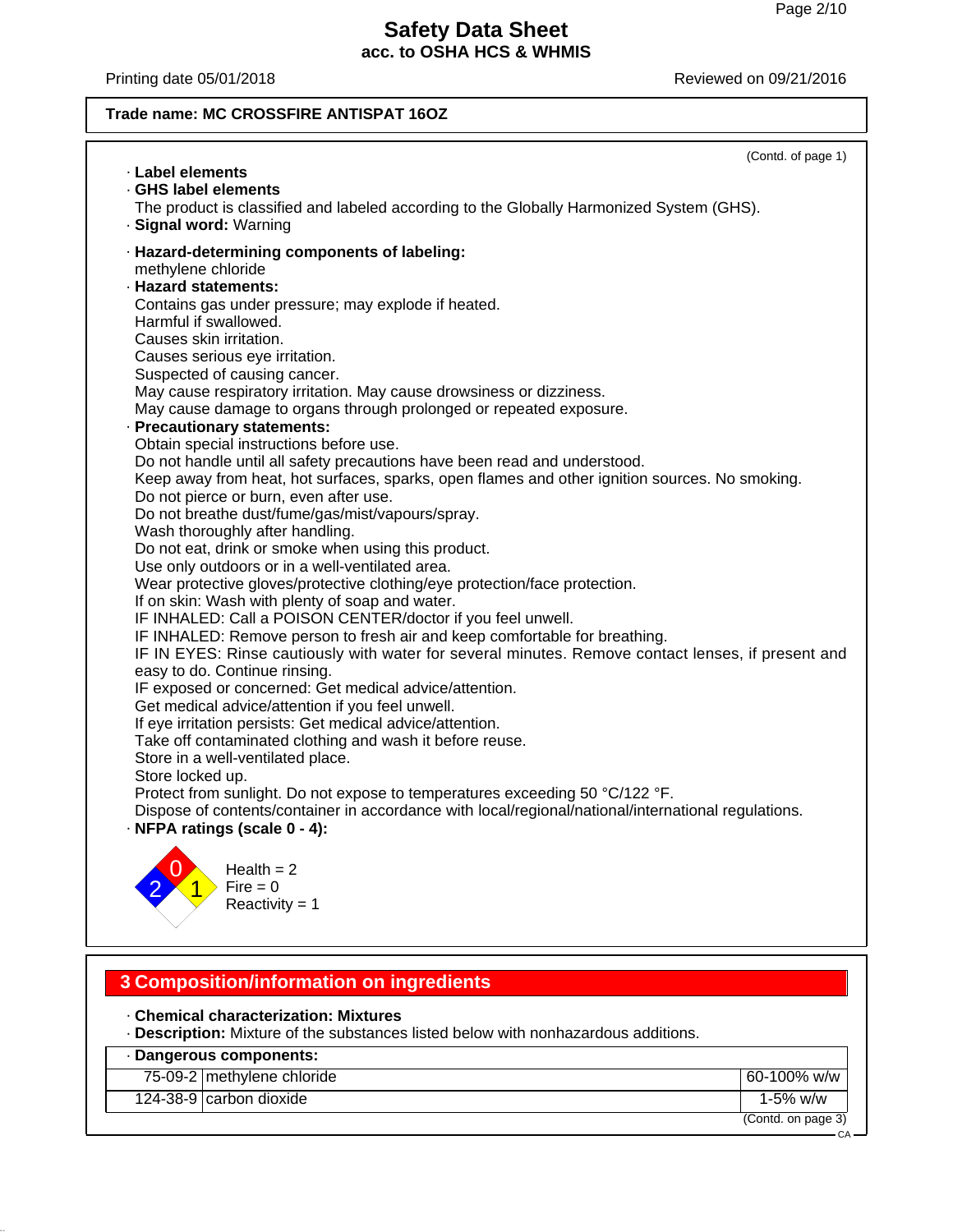Printing date 05/01/2018 Reviewed on 09/21/2016

#### **Trade name: MC CROSSFIRE ANTISPAT 16OZ**

#### · **Additional information:**

Exact concentrations and/or compositions are being withheld as trade secrets.

### **4 First-aid measures**

#### · **After inhalation:**

Remove victim to fresh air and keep at rest in a position comfortable for breathing. Call a poison center or doctor/physician if you feel unwell.

#### · **After skin contact:**

Wash with plenty of soap and water. Take off contaminated clothing and wash it before reuse. If skin irritation occurs: Get medical advice/attention.

· **After eye contact:**

Rinse cautiously with water for several minutes. Remove contact lenses if present and easy to do  $$ continue rinsing. If eye irritation persists get medical advice/attention.

- · **After swallowing:** Do not induce vomiting, Immediately call a poison center/ doctor.
- · **Most important symptoms and effects, both acute and delayed:** No further relevant information available.
- · **Indication of any immediate medical attention and special treatment needed:** No further relevant information available.

### **5 Fire-fighting measures**

- · **Suitable extinguishing agents:** CO2, extinguishing powder or water spray. Fight larger fires with water spray or alcohol resistant foam.
- · **Special hazards arising from the substance or mixture:** No further relevant information available.
- · **Protective equipment:** No special measures required.

### **6 Accidental release measures**

- · **Personal precautions, protective equipment and emergency procedures:** Wear protective equipment. Keep unprotected persons away.
- · **Environmental precautions:** Do not allow to enter sewers/ surface or ground water.
- · **Methods and material for containment and cleaning up:** Dispose contaminated material as waste according to item 13. Ensure adequate ventilation.
- · **Reference to other sections:**

See Section 7 for information on safe handling.

See Section 8 for information on personal protection equipment.

See Section 13 for disposal information.

### **7 Handling and storage**

- · **Handling**
- · **Precautions for safe handling:** Ensure good ventilation/exhaustion at the workplace.
- · **Information about protection against explosions and fires:** No special measures required.
- · **Storage**
- · **Requirements to be met by storerooms and receptacles:**
- Observe official regulations on storing packagings with pressurized containers.
- · **Information about storage in one common storage facility:** Not required.
- · **Further information about storage conditions:** None.

(Contd. on page 4)

(Contd. of page 2)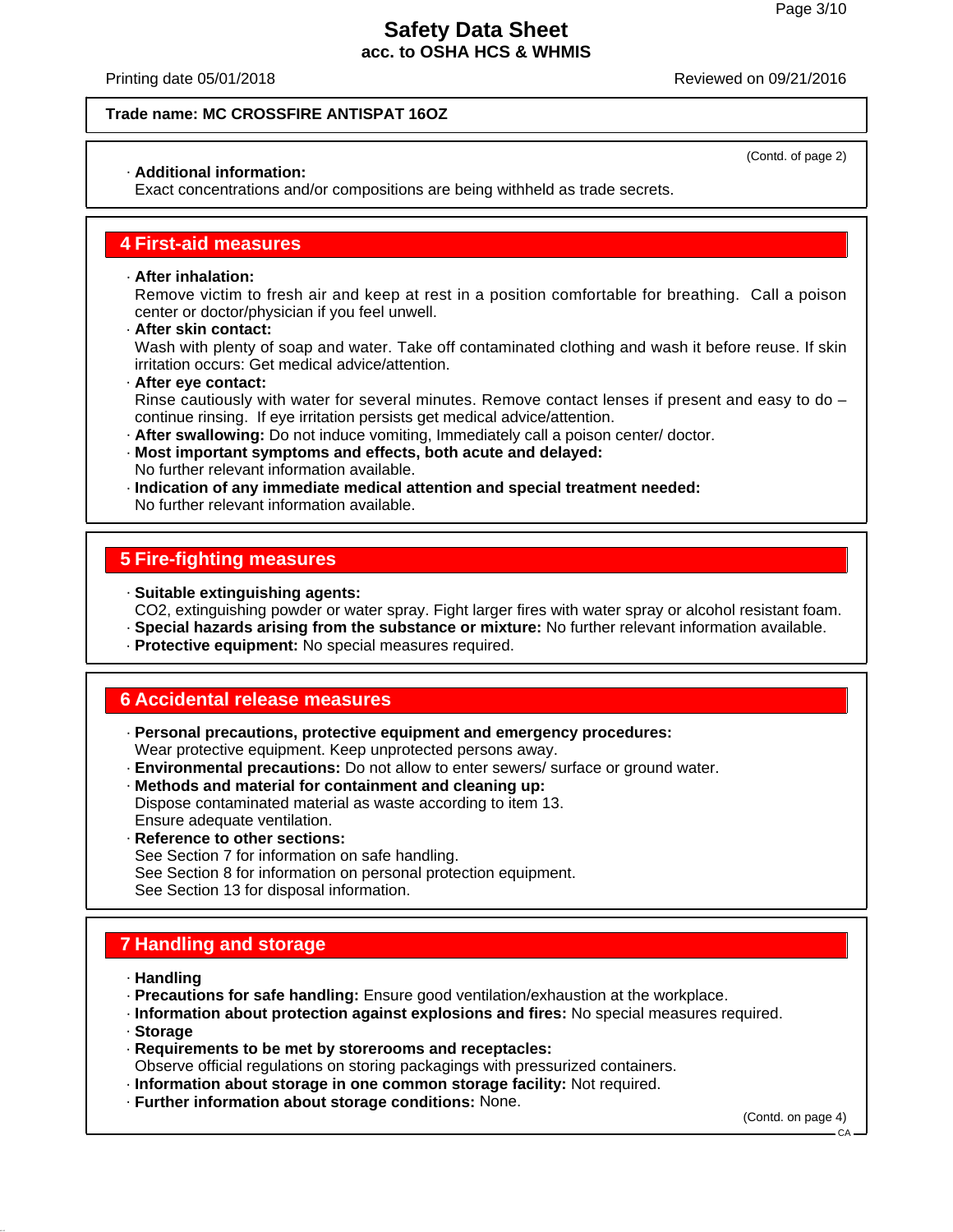(Contd. of page 3)

## **Safety Data Sheet acc. to OSHA HCS & WHMIS**

Printing date 05/01/2018 **Printing date 05/01/2018** Reviewed on 09/21/2016

## **Trade name: MC CROSSFIRE ANTISPAT 16OZ**

· **Specific end use(s):** No further relevant information available.

## **8 Exposure controls/personal protection**

· **Additional information about design of technical systems:** No further data; see item 7.

| Components with limit values that require monitoring at the workplace: |                                                                                                                                                                                                                                                                                                                                                                                               |  |
|------------------------------------------------------------------------|-----------------------------------------------------------------------------------------------------------------------------------------------------------------------------------------------------------------------------------------------------------------------------------------------------------------------------------------------------------------------------------------------|--|
|                                                                        | 75-09-2 methylene chloride                                                                                                                                                                                                                                                                                                                                                                    |  |
|                                                                        | EL (Canada) Long-term value: 25 ppm<br><b>IARC 2A</b>                                                                                                                                                                                                                                                                                                                                         |  |
|                                                                        | EV (Canada) Long-term value: 175 mg/m <sup>3</sup> , 50 ppm                                                                                                                                                                                                                                                                                                                                   |  |
| PEL (USA)                                                              | Short-term value: 125 ppm<br>Long-term value: 25 ppm<br>see 29 CFR 1910.1052                                                                                                                                                                                                                                                                                                                  |  |
| REL (USA)                                                              | See Pocket Guide App. A                                                                                                                                                                                                                                                                                                                                                                       |  |
| TLV (USA)                                                              | Long-term value: 174 mg/m <sup>3</sup> , 50 ppm<br>BEI                                                                                                                                                                                                                                                                                                                                        |  |
| 124-38-9 carbon dioxide                                                |                                                                                                                                                                                                                                                                                                                                                                                               |  |
|                                                                        | EL (Canada) Short-term value: 15000 ppm<br>Long-term value: 5000 ppm                                                                                                                                                                                                                                                                                                                          |  |
|                                                                        | EV (Canada) Short-term value: $54,000$ mg/m <sup>3</sup> , 30,000 ppm<br>Long-term value: 9,000 mg/m <sup>3</sup> , 5,000 ppm                                                                                                                                                                                                                                                                 |  |
| PEL (USA)                                                              | Long-term value: 9000 mg/m <sup>3</sup> , 5000 ppm                                                                                                                                                                                                                                                                                                                                            |  |
| REL (USA)                                                              | Short-term value: 54,000 mg/m <sup>3</sup> , 30,000 ppm<br>Long-term value: 9000 mg/m <sup>3</sup> , 5000 ppm                                                                                                                                                                                                                                                                                 |  |
| TLV (USA)                                                              | Short-term value: 54,000 mg/m <sup>3</sup> , 30,000 ppm<br>Long-term value: 9000 mg/m <sup>3</sup> , 5000 ppm                                                                                                                                                                                                                                                                                 |  |
|                                                                        | · Ingredients with biological limit values:                                                                                                                                                                                                                                                                                                                                                   |  |
|                                                                        | 75-09-2 methylene chloride                                                                                                                                                                                                                                                                                                                                                                    |  |
| BEI (USA) 0.3 mg/L                                                     | Medium: urine<br>Time: end of shift<br>Parameter: Dichloromethane (semi-quantitative)                                                                                                                                                                                                                                                                                                         |  |
| · Protection of hands:                                                 | . Additional information: The lists that were valid during the creation were used as basis.<br>· Personal protective equipment<br>· General protective and hygienic measures:<br>Keep away from foodstuffs, beverages and feed.<br>Wash hands before breaks and at the end of work.<br>· Breathing equipment: Use suitable respiratory protective device in case of insufficient ventilation. |  |
|                                                                        | Protective gloves                                                                                                                                                                                                                                                                                                                                                                             |  |
|                                                                        | The glove material has to be impermeable and resistant to the product/ the substance/ the preparation.<br>· Material of gloves: PVA gloves                                                                                                                                                                                                                                                    |  |
|                                                                        | (Contd. on page 5)                                                                                                                                                                                                                                                                                                                                                                            |  |

CA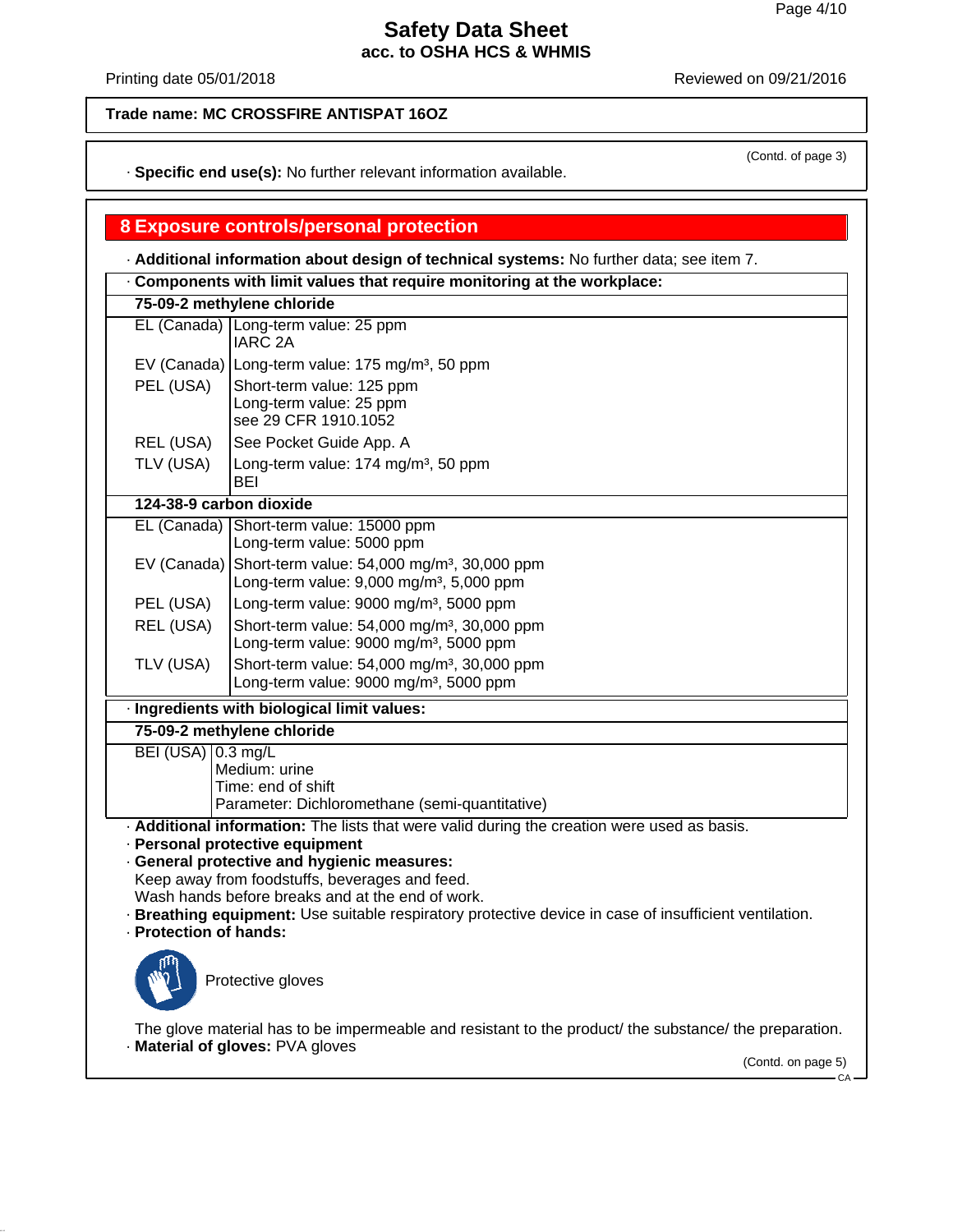(Contd. of page 4)

## **Safety Data Sheet acc. to OSHA HCS & WHMIS**

Printing date 05/01/2018 **Printing date 05/01/2018** Reviewed on 09/21/2016

## **Trade name: MC CROSSFIRE ANTISPAT 16OZ**

· **Eye protection:** Not required.

| 9 Physical and chemical properties                                                                      |                                                                                                 |
|---------------------------------------------------------------------------------------------------------|-------------------------------------------------------------------------------------------------|
| · Form:<br>- Color:<br>· Odor:<br>· Odor threshold:                                                     | <b>Liquid Under Pressure</b><br>Light yellow<br><b>Strong Ether-like</b><br>Not determined.     |
| · pH-value:                                                                                             | Not determined.                                                                                 |
| Change in condition<br><b>Melting point/Melting range:</b><br><b>Boiling point/Boiling range:</b>       | $-96.7 °C$<br>104 °C                                                                            |
| · Flash point:                                                                                          | Not applicable.<br>Not applicable, as aerosol.                                                  |
| · Flammability (solid, gaseous):                                                                        | Product is not flammable.                                                                       |
| · Ignition temperature:                                                                                 | 605 °C                                                                                          |
| · Decomposition temperature:                                                                            | Not determined.                                                                                 |
| · Auto igniting:                                                                                        | Product is not selfigniting.                                                                    |
| Danger of explosion:                                                                                    | Product does not present an explosion hazard.                                                   |
| · Explosion limits<br>Lower:<br>Upper:                                                                  | 13 Vol %<br>22 Vol %                                                                            |
| · Vapor pressure at 20 °C:                                                                              | 453 hPa                                                                                         |
| · Density at 20 °C:<br>· Relative density:<br>· Vapor density at 20 °C:<br>· Evaporation rate at 20 °C: | 1.056 $g/cm3$<br>Not determined.<br>$2.93$ (AIR=1)<br>$27.5$ (BA=1)                             |
| · Solubility in / Miscibility with<br>Water at 20 °C:                                                   | 20 g/l                                                                                          |
| · Partition coefficient (n-octanol/water): 1.25 log POW                                                 |                                                                                                 |
| · Viscosity:<br>Dynamic:<br>Kinematic:                                                                  | Not determined.<br>Not determined.                                                              |
| · Solvent content:<br><b>Organic solvents:</b><br><b>VOC content:</b><br>· Other information            | 90.5 %<br>0.00%<br>0.0 g/l / 0.00 lb/gl<br><b>VOC Content:</b><br>>900 g/kg                     |
|                                                                                                         | VOC %:<br>90%<br>90%<br><b>HAP Content:</b><br>$0.068$ g O <sub>3</sub> /g<br>MIR Value:<br>CA- |

(Contd. on page 6)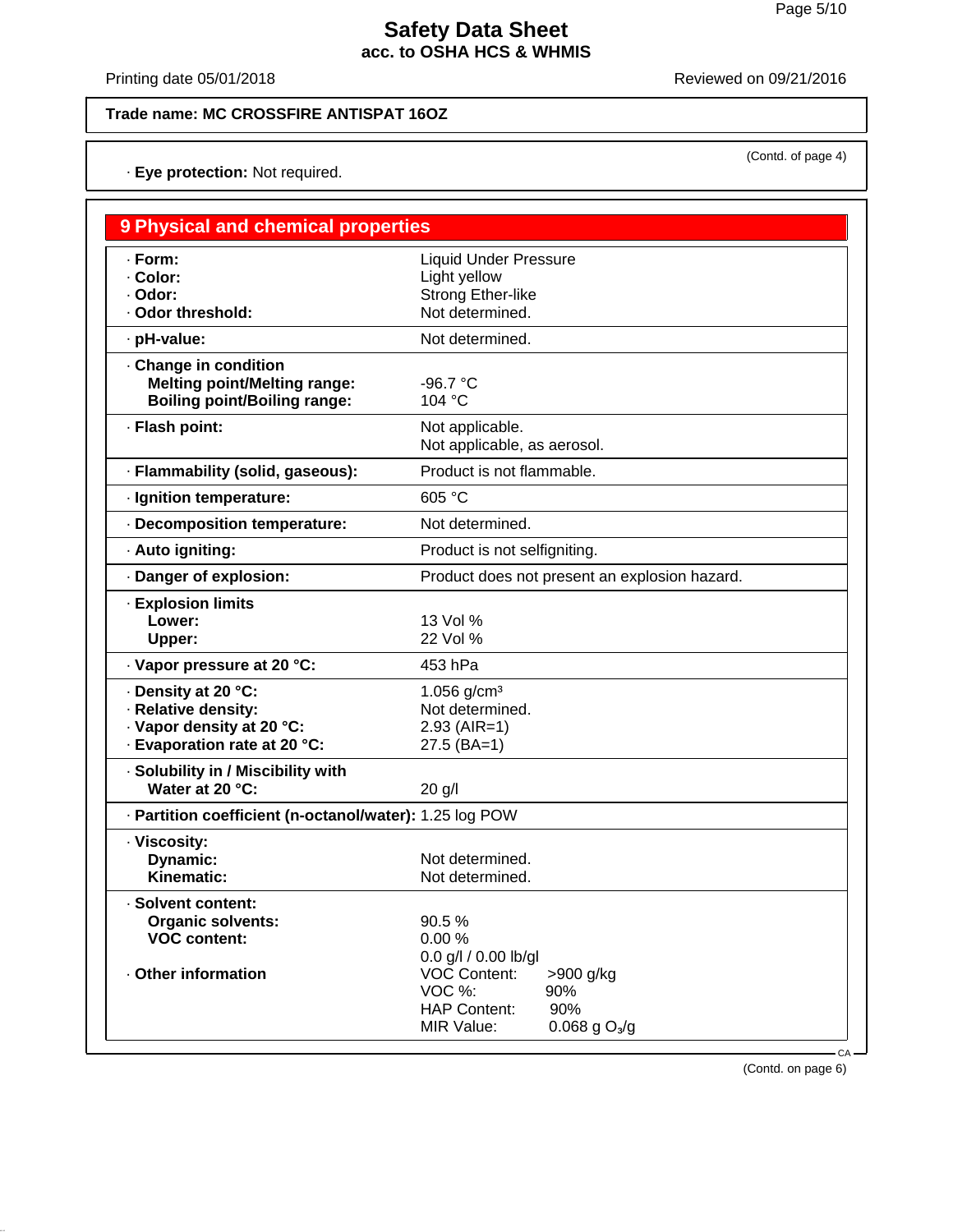Printing date 05/01/2018 Reviewed on 09/21/2016

### **Trade name: MC CROSSFIRE ANTISPAT 16OZ**

(Contd. of page 5)

## **10 Stability and reactivity**

- · **Thermal decomposition / conditions to be avoided:**
- No decomposition if used according to specifications.
- · **Possibility of hazardous reactions:** No dangerous reactions known.
- · **Conditions to avoid:** No further relevant information available.
- · **Incompatible materials:** No further relevant information available.
- · **Hazardous decomposition products:** No dangerous decomposition products known.

# **11 Toxicological information**

- · **Information on toxicological effects:**
- · **Acute toxicity**
- · **LD/LC50 values that are relevant for classification:**
- **75-09-2 methylene chloride**

Oral LD50 1,600 mg/kg (rat) Inhalative  $LC50/4$  h 88 mg/l (rat)

- · **Primary irritant effect**
- · **on the skin:** Irritant to skin and mucous membranes.
- · **on the eye:** Irritating effect.
- · **Sensitization:** No sensitizing effects known.
- · **Additional toxicological information:**

The product shows the following dangers according to internally approved calculation methods for preparations:

· **Carcinogenic categories**

· **IARC (International Agency for Research on Cancer)**

75-09-2 methylene chloride 2A

## · **NTP (National Toxicology Program)**

75-09-2 methylene chloride R

# **12 Ecological information**

- · **Aquatic toxicity:** No further relevant information available.
- · **Persistence and degradability:** No further relevant information available.
- · **Behavior in environmental systems**
- · **Bioaccumulative potential:** No further relevant information available.
- · **Mobility in soil:** No further relevant information available.
- · **Additional ecological information**
- · **General notes:**
- Water hazard class 2 (Self-assessment): hazardous for water
- Do not allow product to reach ground water, water course or sewage system.
- Danger to drinking water if even small quantities leak into the ground.
- · **Other adverse effects:** No further relevant information available.

 CA (Contd. on page 7)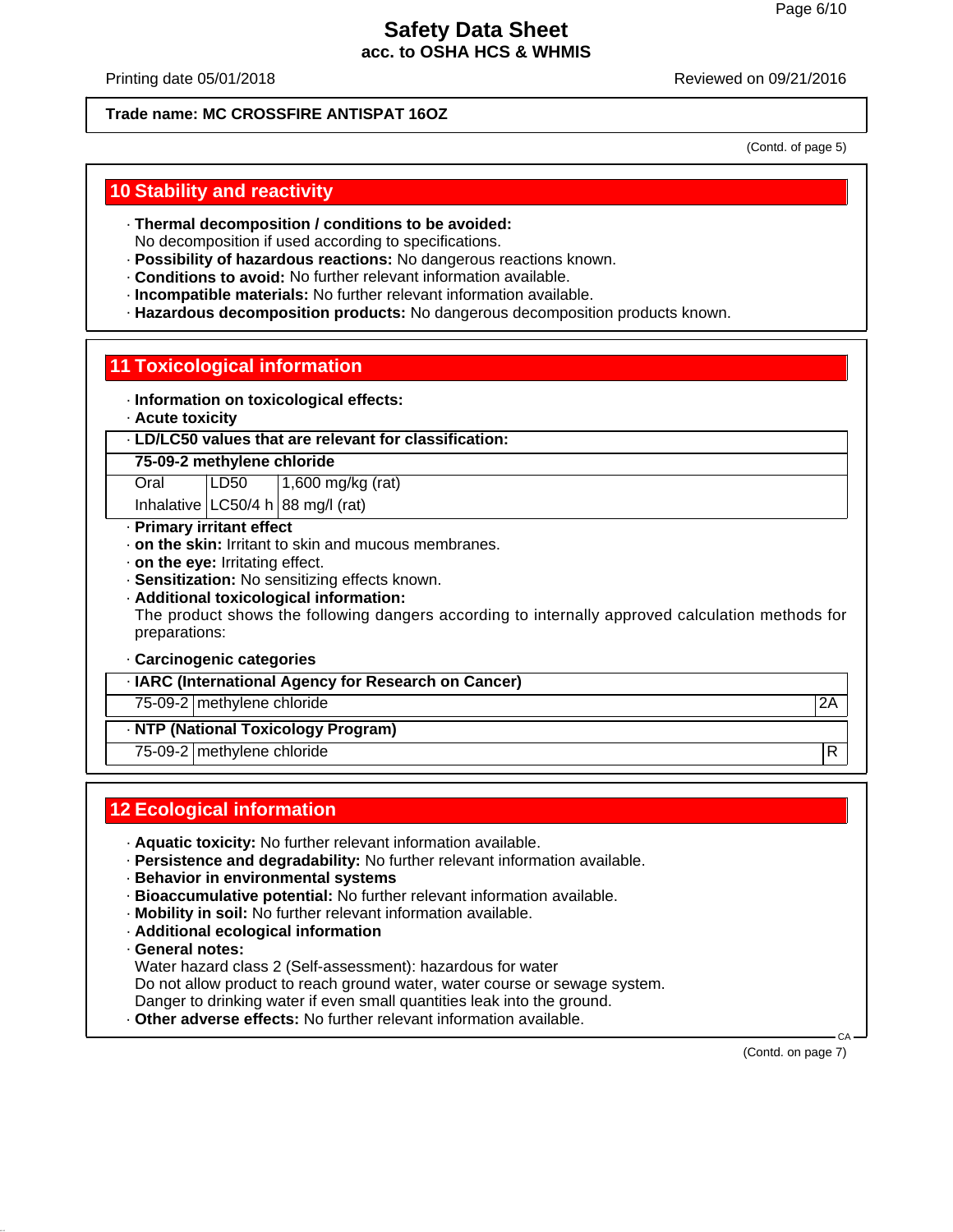Printing date 05/01/2018 **Printing date 05/01/2018** Reviewed on 09/21/2016

#### **Trade name: MC CROSSFIRE ANTISPAT 16OZ**

(Contd. of page 6)

## **13 Disposal considerations**

#### · **Waste treatment methods**

#### · **Recommendation:**

Must not be disposed of together with household garbage. Do not allow product to reach sewage system.

## · **Uncleaned packagings**

#### · **Recommendation:**

Place in a sealed container and label as waste. Place in a safe area, and comply with all federal, state, provincial and local regulations for disposal.

| <b>14 Transport information</b>                          |                                                                                                         |
|----------------------------------------------------------|---------------------------------------------------------------------------------------------------------|
| · UN-Number<br>· DOT, TDG, IMDG, IATA                    | <b>UN1950</b>                                                                                           |
| · UN proper shipping name<br>· DOT+TDG                   | Aerosols, non-flammable, containing substances in<br>Division 6.1, Packing Group III                    |
| $\cdot$ IMDG<br>· IATA                                   | <b>AEROSOLS</b><br>AEROSOLS, non-flammable, containing substances in<br>Division 6.1, Packing Group III |
| · Transport hazard class(es)                             |                                                                                                         |
| $\cdot$ DOT                                              |                                                                                                         |
| ි <del>සි</del> ද්<br>10xic                              |                                                                                                         |
| . Class<br>· Label<br>· TDG (Transport dangerous goods): | 2.2<br>2.2, 6.1                                                                                         |
|                                                          |                                                                                                         |
| . Class                                                  | 2 5T Gases                                                                                              |
| · Label                                                  | $2.2 + 6.1$                                                                                             |
| · IMDG                                                   |                                                                                                         |
| . Class                                                  | 2.2                                                                                                     |
|                                                          | (Contd. on page 8)                                                                                      |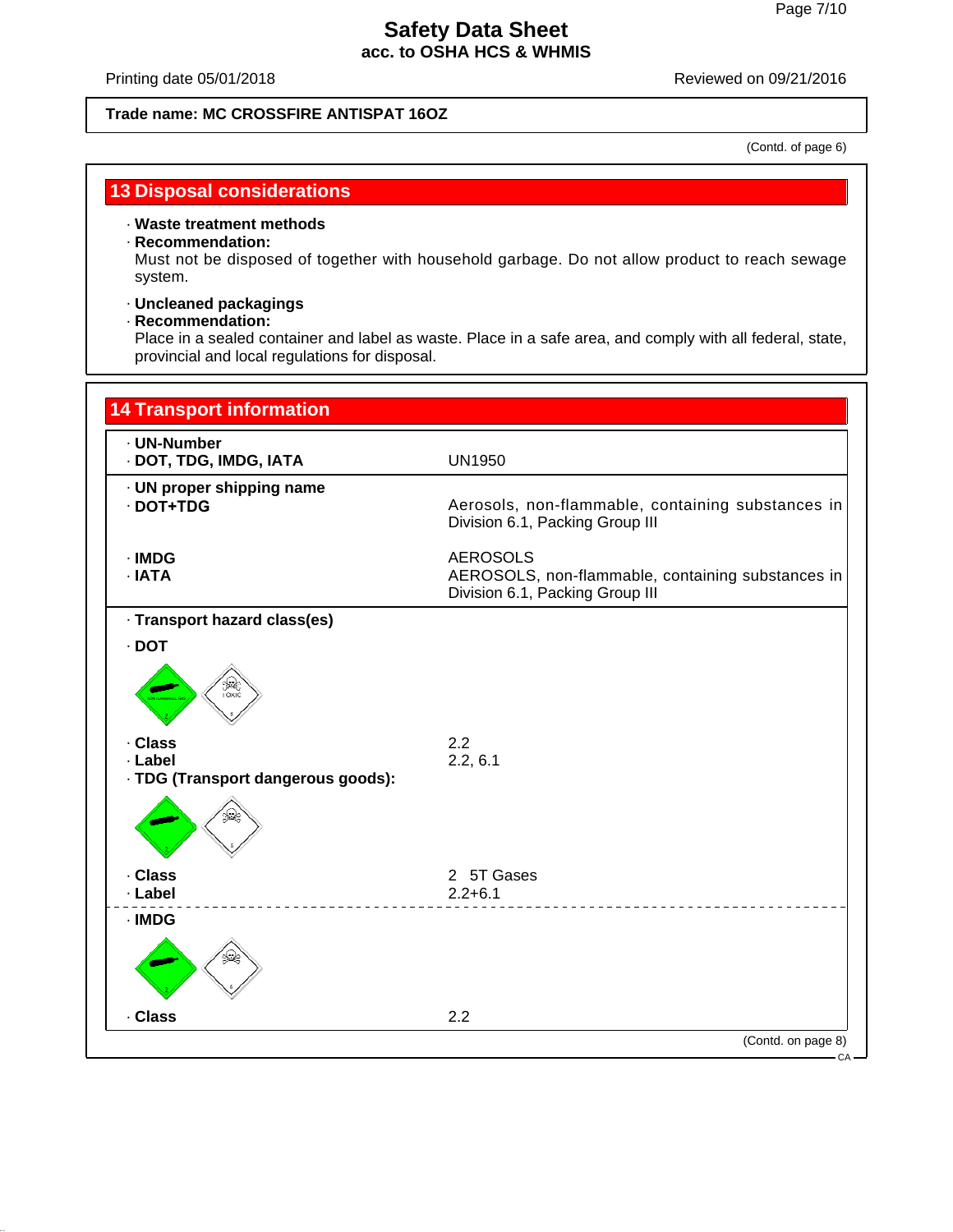Printing date 05/01/2018 **Printing** date 05/01/2018

**Trade name: MC CROSSFIRE ANTISPAT 16OZ**

|                                                                                                                     | (Contd. of page 7)                                                                                                                                                                                                                                                                                                                                                                                                                                                                                                                                                                                                          |
|---------------------------------------------------------------------------------------------------------------------|-----------------------------------------------------------------------------------------------------------------------------------------------------------------------------------------------------------------------------------------------------------------------------------------------------------------------------------------------------------------------------------------------------------------------------------------------------------------------------------------------------------------------------------------------------------------------------------------------------------------------------|
| · Label                                                                                                             | 2.2/6.1                                                                                                                                                                                                                                                                                                                                                                                                                                                                                                                                                                                                                     |
| · IATA                                                                                                              |                                                                                                                                                                                                                                                                                                                                                                                                                                                                                                                                                                                                                             |
| . Class<br>· Label                                                                                                  | 2.2<br>2.2(6.1)                                                                                                                                                                                                                                                                                                                                                                                                                                                                                                                                                                                                             |
| · Packing group<br>· DOT, TDG, IMDG, IATA                                                                           | Not regulated                                                                                                                                                                                                                                                                                                                                                                                                                                                                                                                                                                                                               |
| · Environmental hazards:<br>· Marine pollutant:                                                                     | <b>No</b>                                                                                                                                                                                                                                                                                                                                                                                                                                                                                                                                                                                                                   |
| · Special precautions for user:<br>· Danger code (Kemler):<br>· EMS Number:<br>· Stowage Code<br>· Segregation Code | <b>Warning: Gases</b><br>$F-D, S-U$<br>SW1 Protected from sources of heat.<br>SW22 For AEROSOLS with a maximum capacity of 1<br>litre: Category A. For AEROSOLS with a capacity above<br>1 litre: Category B. For WASTE AEROSOLS: Category<br>C, Clear of living quarters.<br>SG69 For AEROSOLS with a maximum capacity of 1<br>litre: Segregation as for class 9. Stow "separated from"<br>class 1 except for division 1.4. For AEROSOLS with a<br>capacity above 1 litre: Segregation as for the appropriate<br>subdivision of class 2. For WASTE AEROSOLS:<br>Segregation as for the appropriate subdivision of class 2. |
| - Transport in bulk according to Annex II of<br>MARPOL73/78 and the IBC Code:                                       | Not applicable.                                                                                                                                                                                                                                                                                                                                                                                                                                                                                                                                                                                                             |
| · Transport/Additional information:                                                                                 |                                                                                                                                                                                                                                                                                                                                                                                                                                                                                                                                                                                                                             |
| $\cdot$ DOT<br><b>Quantity limitations</b><br>· Remarks:                                                            | On passenger aircraft/rail: 75 kg<br>On cargo aircraft only: 150 kg<br>This product may be shipped according to the Limited<br>Quantity Exceptions provided that all Limited Quantity<br>shipping requirements are met.                                                                                                                                                                                                                                                                                                                                                                                                     |
| · TDG<br>· Excepted quantities (EQ)                                                                                 | This product may be shipped according to the Limited<br>Quantity Exceptions provided that all Limited Quantity<br>shipping requirements are met.<br>Code: E0<br>Not permitted as Excepted Quantity                                                                                                                                                                                                                                                                                                                                                                                                                          |
| · IMDG<br>· Limited quantities (LQ)<br>· Excepted quantities (EQ)<br>· Remarks:                                     | $120 \text{ ml}$<br>Code: E0<br>Not permitted as Excepted Quantity<br>This product may be shipped according to the Limited<br>Quantity Exceptions provided that all Limited Quantity<br>shipping requirements are met.                                                                                                                                                                                                                                                                                                                                                                                                      |
|                                                                                                                     | (Contd. on page 9)<br>$CA -$                                                                                                                                                                                                                                                                                                                                                                                                                                                                                                                                                                                                |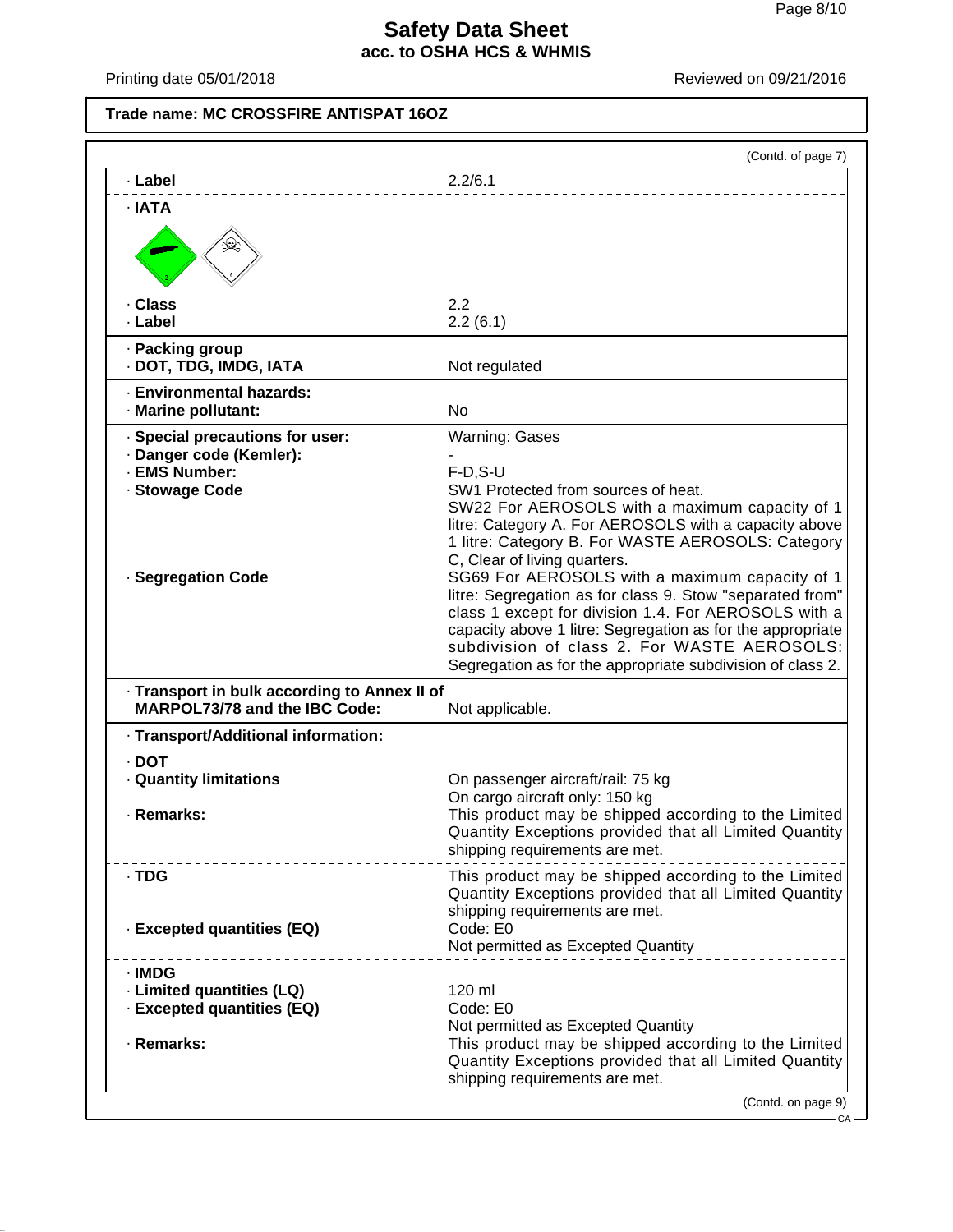Printing date 05/01/2018 Reviewed on 09/21/2016

#### **Trade name: MC CROSSFIRE ANTISPAT 16OZ**

(Contd. of page 8)

· **IATA**

· **Remarks:** This product may be shipped according to the Limited **Remarks:** This product may be shipped according to the Limited Quantity Exceptions provided that all Limited Quantity shipping requirements are met.

· **UN "Model Regulation":** UN 1950 AEROSOLS, 2.2 (6.1)

## **15 Regulatory information**

· **Safety, health and environmental regulations/legislation specific for the substance or mixture** · **Sara**

· **Section 355 (extremely hazardous substances):**

None of the ingredients is listed.

· **Section 313 (Specific toxic chemical listings):**

75-09-2 methylene chloride

· **TSCA (Toxic Substances Control Act):**

All ingredients are listed or exempted

#### · **Proposition 65**

· **Chemicals known to cause cancer:**

75-09-2 methylene chloride

· **Chemicals known to cause reproductive toxicity for females:**

None of the ingredients is listed.

· **Chemicals known to cause reproductive toxicity for males:**

None of the ingredients is listed.

· **Chemicals known to cause developmental toxicity:**

None of the ingredients is listed.

· **Canadian substance listings**

· **Canadian Domestic Substances List (DSL/NDSL):**

All ingredients are listed.

· **Canadian Ingredient Disclosure list (limit 0.1%):**

75-09-2 methylene chloride

· **Canadian Ingredient Disclosure list (limit 1%):**

124-38-9 carbon dioxide

· **GHS label elements**

The product is classified and labeled according to the Globally Harmonized System (GHS). · **Hazard pictograms**



· **Signal word** Warning

· **Hazard-determining components of labeling:** methylene chloride

(Contd. on page 10)

CA